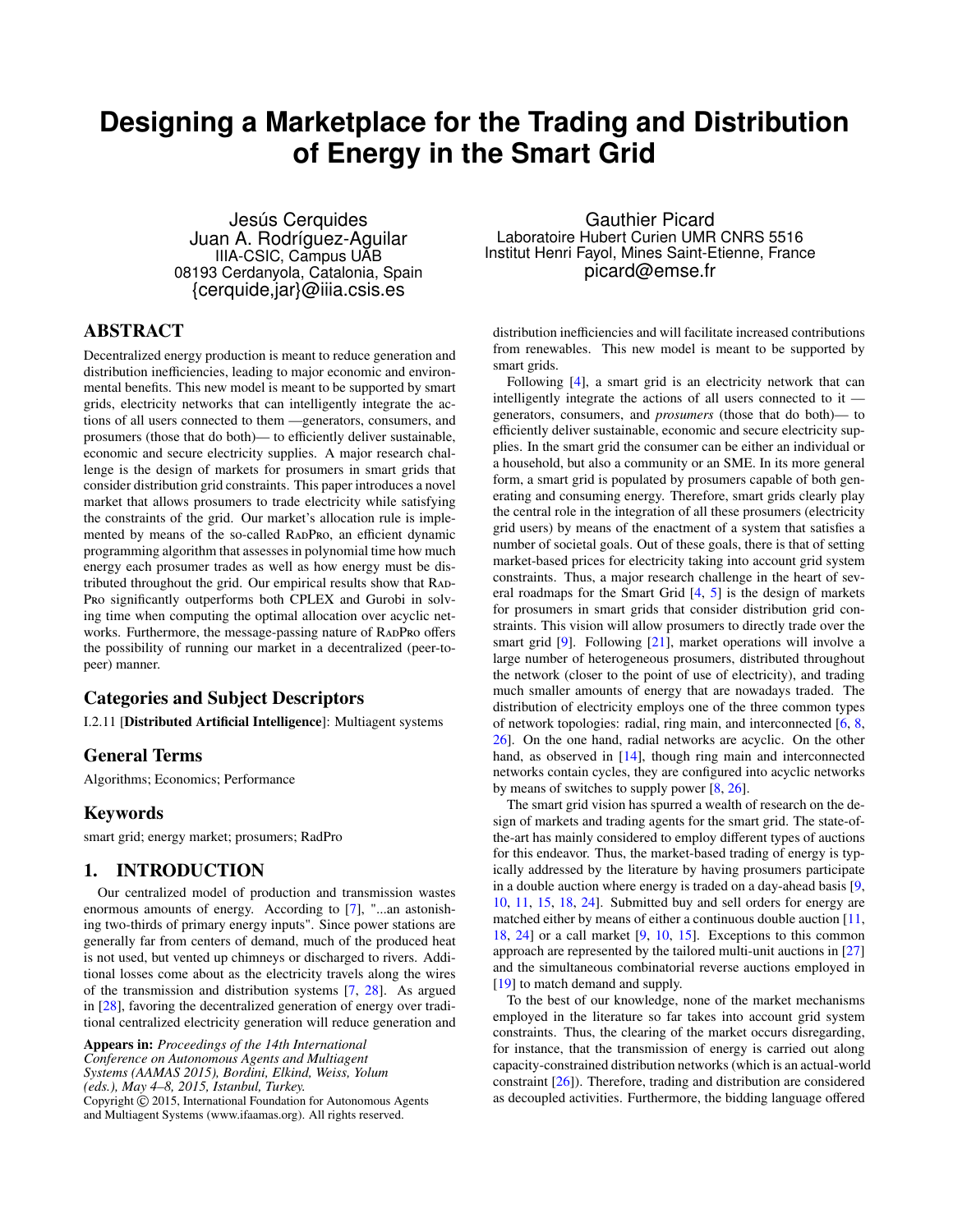to grid users is not expressive enough to express a prosumer's energy profile. With the exception of [\[19\]](#page-8-16), which supports combinatorial bids, double auctions limit a grid user to submit a single price-quantity bid to either buy or sell. This does not allow a prosumer to express a full energy profile encompassing a combination of all her buy and sell offers.

Against this background, the main goal of this paper is to design a novel market that allows prosumers to trade electricity in a smart grid while satisfying the grid's distribution constraints. More precisely, we make the following contributions:

- We formally introduce the energy allocation problem (EAP) as the problem of deciding how much energy each prosumer trades as well as how energy must be distributed throughout the grid so that the overall benefit is maximized while complying with the grid constraints and the prosumers' preferences. Thus, on the one hand, we consider that the capacity of the distribution network is limited [\[26\]](#page-8-8). On the other hand, since a prosumer can both generate and consume energy, our formulation considers that each prosumer can encode her preferences as a combination of offers to both buy and sell energy. Solving the EAP amounts to clearing our prosumer-oriented market.
- We show how to encode the EAP as a mixed-integer program so that it can be optimally solved for any distribution network topology by means of off-the-shelf commercial solvers such as CPLEX or Gurobi.
- We propose a novel dynamic programming algorithm to efficiently solve acyclic instances of the EAP, the so-called [Radial](#page-0-0) [Energy Network Algorithm for Prosumer Market](#page-0-0) [\(R](#page-0-0)ADPRO). RAD-P[ro](#page-0-0) is a message-passing algorithm that manages to optimally solve the EAP on acyclic electricity networks in polynomial time. Our empirical results show that RADPRO significantly outperforms both CPLEX and Gurobi in solving time when computing the optimal allocation, namely when clearing the market, as the size of the market grows, being 15.8 times faster than the runner-up in the largest scenario tested. Furthermore, they also show that it largely overcomes the limitations of message-passing algorithms such as Acyclic-Solving [\[3\]](#page-8-17), reducing several orders of magnitude the computation thanks to its efficient message assessment.
- Finally, since the EAP defines the allocation rule of our market, we also touch upon the design of payment rules that together with our allocation rule can help design a mechanism for our prosumer-oriented market.

The rest of the paper is organized as follows. Section [2](#page-1-0) reviews the dynamic programming algorithm on which our algorithm RAD-P[ro](#page-0-0) is based. Section [3](#page-2-0) formally defines the allocation rule that we propose to clear prosumer-oriented electricity markets. Thereafter, section [4](#page-3-0) shows how to implement the clearing of the market as a mixed-integer program (MIP), whereas section [5](#page-3-1) introduces RAD-P[ro](#page-0-0), our novel computationally-efficient algorithm for the same purpose. Next, section [6](#page-6-0) empirically analyses RADPRO, section [7](#page-7-0) touches upon how to cope with prosumers' strategic behavior, and section [8](#page-7-1) concludes and sets paths to future research.

### <span id="page-1-0"></span>2. BACKGROUND

We start the section by introducing constraint optimization problems and then we review Acyclic-Solving: the dynamic programming algorithm that is used as the basis for RADPRO.

In the following, let  $X = \langle x_1, \ldots, x_n \rangle$  be a sequence of variables, with each variable  $x_j$  taking states in a finite set  $\mathcal{D}_j$  known as its *domain*. The joint domain  $\mathcal{D}_X$  is the Cartesian product of the domain of each variable. We use  $\mathbf{x}_j$  to refer to a possible state of  $x_j$ , that is  $\mathbf{x}_j$  ∈  $\mathcal{D}_j$ . Given a set of variables  $Y \subseteq X$ , a tuple  $\mathbf{X}_Y$  assigns a possible state to each variable in *Y*, that is  $X_Y \in \mathcal{D}_Y$ . A utility function *f* 

#### <span id="page-1-3"></span>Algorithm 1 The Acyclic-Solving algorithm

Each vertex  $j$  of the tree executes

- 1: From each child *k* of *j*, receive a message  $\mu_{k\to j}$ .<br>2: **if** *j* is not the root **then**
- if  $j$  is not the root then
- 3: Assess  $\mu_{j\to p_j}$  using equation [1](#page-1-1)<br>4. Send message  $\mu_i$  to its pare
- 4: Send message  $\mu_{j\to p_j}$  to its parent  $p_j$ <br>5. Receive message  $\mathbf{X}^*$  from its parent
- 5: Receive message  $\mathbf{X}_{s_j}^*$  from its parent  $p_j$
- 6: end if
- 7: Assess the best assignment  $X^*_{j}$  using equation [2](#page-1-2)
- 8: To each child *k* of *j*, send message  $X^{* \downarrow s_k}$

with scope *Y* is a function  $f : \mathcal{D}_Y \to \mathbb{R}$ . We use  $s(f)$  for the scope of *f*. The sum of two utility functions  $f$  and  $f'$  with scopes  $Y$  and  $Z$  respectively is a new utility function  $h = f + f'$  with scope  $Y \cup Z$ , such that  $h(\mathbf{T}) = f(\mathbf{T}^{\downarrow Y}) + f'(\mathbf{T}^{\downarrow Z})$  where  $\mathbf{T}^{\downarrow Y}$  stands for the projection of tuple **T** to scope *Y*. The projection of a utility function  $f$  with scope *Y* to scope *Z*, is  $f^{\downarrow Z}(\mathbf{Z}) = \max\{f(\mathbf{Y}) \mid \mathbf{Y} \in \mathcal{D}_Y, \mathbf{Y}^{\downarrow Z} = \mathbf{Z}\}\.$ <br>Formally a COP is an optimization problem whose input is a tuple Formally, a COP is an optimization problem whose input is a tuple  $\langle X, \mathcal{D}, F \rangle$ , where *F* is a set of utility functions and whose objective is to find the tuple  $X^*$  that maximizes the sum  $g = \sum_{f \in F} f$  of the utility functions, that is to find  $X^* = \text{argmax}_X g(X)$ .

Given a COP problem, the constraint network is defined as the graph that has a vertex for each constraint and an edge between two constraints if their scopes share at least one variable. When the constraint network is acyclic, the Acyclic-Solving algorithm can solve the COP problem efficiently [\[3\]](#page-8-17), provided that the scope of the utility functions is small. Acyclic-Solving selects one vertex as the root. Each vertex *j* but the root is assigned a parent  $p_i$  and one utility function  $f_i$  (representing its own stake at the problem). The scope of a vertex *j* is the scope of  $f_j$ . The separator  $s_j$  between *j* and  $p_j$  is the intersection of their scopes.

Acyclic-Solving, shown in Algorithm [1,](#page-1-3) runs two phases: (1) costs are sent from the leaves up to the root; (2) optimal assignments are decided and communicated down the tree. More in detail, it determines the optimal solution using the following scheme. First, each leaf vertex starts by sending its own utility to its parent. When a vertex has received the messages from all its children, it combines them with its own utility to produce the aggregated utility of its whole subtree, and then sends it to its parent. Once the root has received messages from all its children, it assesses the aggregated utility of the whole problem and then it decides the best assignment (maximum cost tuple) for its variables. Finally, it broadcasts this assignment to its children, who assess their best assignments and send them down the tree. After the execution of the algorithm, each agent knows the optimal values for the variables in its scope. The message sent from each vertex to its parent is

<span id="page-1-1"></span>
$$
\mu_{j \to p_j} = g_j^{\downarrow s_j} \tag{1}
$$

where  $g_j = f_j + \sum_k \mu_{k \to j}$  and the best assignment for the variables<br>in each vertex is assessed as in each vertex is assessed as

<span id="page-1-2"></span>
$$
\mathbf{X}_{j}^{*} \leftarrow \operatorname*{argmax}_{\mathbf{X}_{j}} g_{j}(\mathbf{X}_{s_{j}}^{*}, \mathbf{X}_{j})
$$
 (2)

Since Acyclic-Solving can be expressed as a message passing algorithm, it can be easily applied to distributed COP systems<sup>[1](#page-1-4)</sup>, where it can be seen as a particular case of DPOP [\[20\]](#page-8-18) or Action-GDL [\[23\]](#page-8-19). The computational complexity of each agent in Acyclic-Solving is exponential on the number of variables in its scope, due fundamentally to the assessment of the message in equation [1.](#page-1-1) Usually bookkeeping is used during that process to make the assess-

<span id="page-1-4"></span><sup>&</sup>lt;sup>1</sup>In those scenarios where each agent is assigned a single constraint, and the constraint network is acyclic.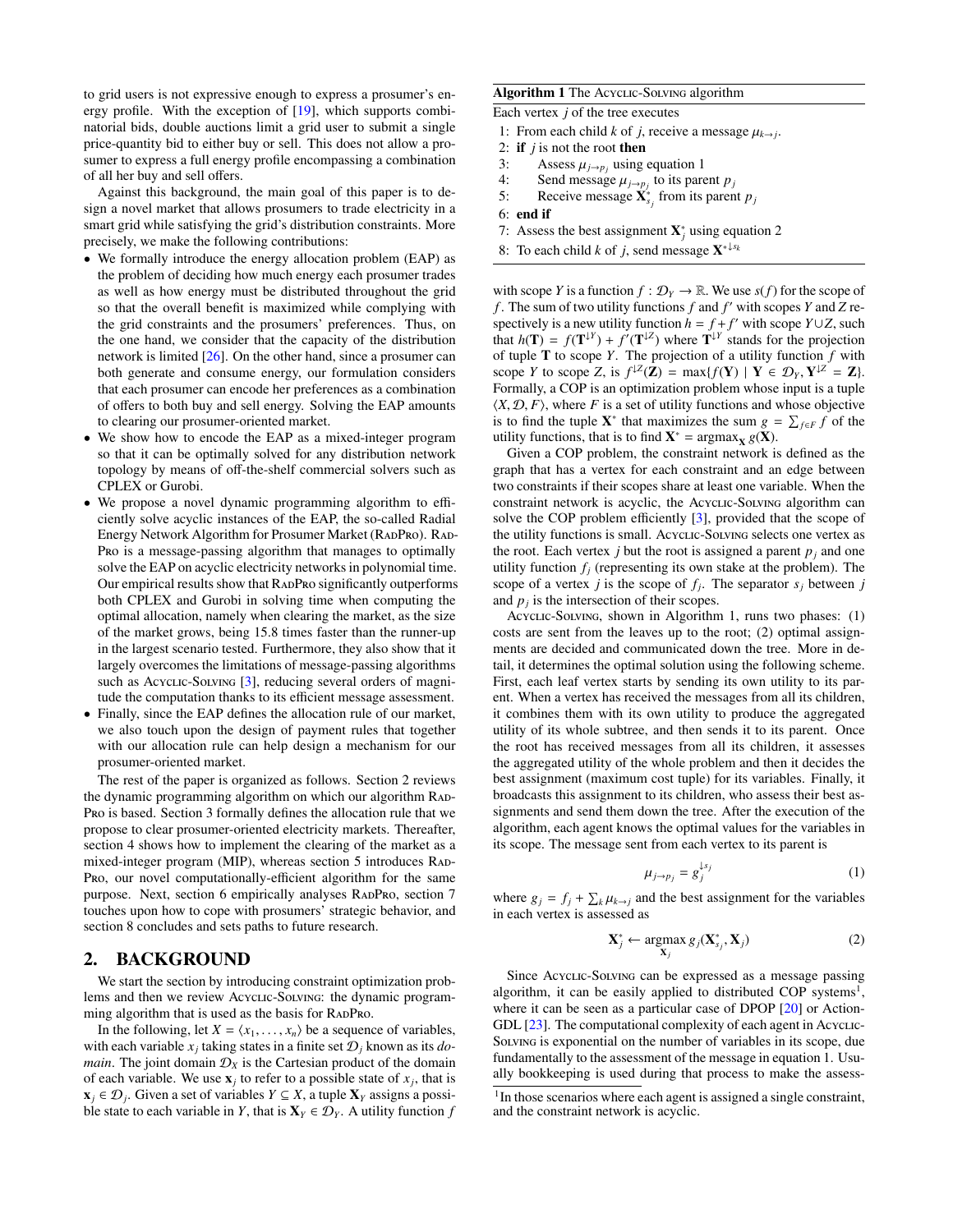ment of the best assignment in equation [1](#page-1-1) computationally inexpensive. The communication complexity of each agent *j* is exponential on the number of variables in the separator  $s_i$  with its parent.

### <span id="page-2-0"></span>3. THE ENERGY ALLOCATION PROBLEM

The aim of this section is to provide a simple mathematical model for the energy market in a prosumer network, and the allocation rule proposed for that market. We start by providing an example of an energy trading scenario that illustrates the model of prosumers and the model of energy network that we will consider. Thereafter, we provide the allocation rule for that market as the solution to an optimization problem: the energy allocation problem (EAP).

#### 3.1 Example: energy trading scenario

Figure [1](#page-2-1) shows an example of an energy trading scenario involving four prosumers, each one represented by a circle. Each edge connecting two prosumers means that they are physically connected. Moreover, each link is labeled with its capacity, namely with the amount of energy it can transport. For instance, prosumer 1 is connected to prosumer 2, and their link can transport up to 2 energy units. Each prosumer can offer to either buy, sell or transmit energy. The offer of each prosumer is represented as a table next to each prosumer in Figure [1,](#page-2-1) where each entry in the table is a pair (*units*, *price*). As a convention, a selling offer is expressed by means of a negative number of units and a negative price, whereas a buying offer is encoded with a positive number of units and a positive price. For instance, prosumer 4 offers (among other options): to buy 2 energy units and pay 1.75 $c \in$ , to sell 3 units and get paid  $11c \in$ , and to transmit energy for free (0 units at price 0). In Figure [1,](#page-2-1) we observe that prosumer 1 only sells energy, and prosumer 2 only buys energy, while prosumers 3 and 4 can either buy or sell.

There are two important aspects to consider about the semantics of a prosumer's offer. First, notice that the entries in a prosumer's offer table represent mutually exclusive offers. Thus, for instance, prosumer 4's offer indicates that it can either buy 2 energy units or sell 3 energy units, but it cannot do both at the same time. Second, a prosumer's offers may be non-linear since the prosumer fixes a specific price for each number of units.

### 3.2 Problem definition

Now the problem faced by the prosumers in Figure [1](#page-2-1) is to decide how much energy to trade and with whom so that the overall benefit is maximized while the energy network's capacity constraints are fulfilled. This means that: (i) each prosumer must choose a single offer in its offer table (how much to trade); and (ii) each pair of prosumers connected by a link must agree on the amount of energy to be transferred by their link together with the direction of the transfer (with whom). In what follows we cast this problem as an optimization problem, and we put off the solution to this problem to sections [4](#page-3-0) and [5.](#page-3-1)

Following example [1,](#page-2-1) we consider that the energy network connecting a set of prosumers *P* can be modeled as an undirected graph (*P*, *<sup>E</sup>*), where the vertexes stand for the prosumers and each edge in *E* connects a pair of prosumers. An edge  $\{i, j\} \in E$  means that prosumer *i* and *j* are physically connected to trade energy. When  ${i, j} \in E$ ,  ${i < j}$  we say that *i* is an in-neighbor of *j* and that *j* is an out-neighbor of *i*. The set of in-neighbors (resp. out-neighbors) of *j* is *in*(*j*) (resp. *out*(*j*)).

Each prosumer *j* expresses her offers to buy and sell energy by means of an *offer function*  $o_j : \mathbb{Z} \to \mathbb{R} \cup \{-\infty\}$ *.* For instance,  $o_j(3) =$ 2 indicates that prosumer *j* is willing to buy 3 energy units at  $2c \in$ , while  $o_j(-4) = -2$  indicates that she is willing to sell 4 energy units if paid  $2c \in$ . Furthermore, we allow a prosumer to express



<span id="page-2-4"></span><span id="page-2-1"></span>Figure 1: Energy trading scenario.

that she is willing to let energy go through it by selling to her output prosumers as much energy as she buys from her input prosumers. Hence, we assume that  $o_j(0) \neq -\infty$  for all  $j \in P$ . Notice that offer functions capture prosumers' constraints. To communicate her offer function, each prosumer sends a table like the ones in Figure [1](#page-2-1) making explicit her feasible energy states and their values. If an offer for *k* units does not appear in the table, it means that such energy state is unfeasible for the prosumer and thus its value  $o_j(k)$ is −∞. Formally, the offer function is a valuation.

DEFINITION 1. A valuation  $\alpha$  *is a function*  $\alpha : \mathbb{Z} \to \mathbb{R} \cup \{-\infty\}.$ *It is interesting to divide the domain of* α *in two parts: the* finite valued domain  $FVD(\alpha)$  *is the subset of*  $\mathbb Z$  *in which*  $\alpha$  *takes finite values. The size*  $n_{\alpha}$  *of a valuation is the number of elements in*  $FVD(\alpha)$ *. We define the empty valuation*  $\diamond$  *as the one that maps* 0 *to* 0 *and any other element to* −∞*.*

Besides prosumers' offers, we also consider that the energy network is physically constrained by the capacity of the connections between prosumers. We will note as  $c_{ii}$  the capacity limit of edge  ${i, j}$ , namely the maximum number of energy units that the link between prosumers *i* and *j* can transmit. An allocation specifies the number of units that each prosumer trades with each neighboring prosumer. We will encode an allocation by means of a set of variables  $Y = \{y_{ij} | i \in P, j \in out(i)\}$ , where  $y_{ij}$  stands for the number of units that prosumer *i* sells to prosumer *j* and is bounded by the capacity limit  $c_{ij}$ . That is, the domain of variable  $y_{ij}$  is  $D_{ij} = [-c_{ij} \dots c_{ij}]$ . Thus, if  $y_{ij}$  takes on a value *k* greater than 0, it means that prosumer *i* sells *k* energy units to prosumer *j*. Otherwise, if  $y_{ij}$  takes on a negative value  $-k$ , we say that prosumer *i* buys *k* energy units from prosumer *j*. From this follows that  $y_{ij}$ represents a trade from prosumer *i*'s perspective.

Now we want to assess the value of a given allocation. Before that, we will define the local value of a given allocation for a single prosumer. We need to assess the amount of energy that a prosumer acquires and sells according to an allocation Y. Prosumer *j* will only consider its local view of the allocation, represented by  $Y_i =$ <sup>y</sup>. *<sup>j</sup>* <sup>∪</sup> <sup>y</sup>*<sup>j</sup>*. . We can assess the *net energy balance* for prosumer *j* as

<span id="page-2-2"></span>
$$
net(\mathbf{Y}_j) = \sum_{i \in in(j)} \mathbf{y}_{ij} - \sum_{k \in out(j)} \mathbf{y}_{jk},
$$
\n(3)

where each  $y_{ij}$  and  $y_{jk}$  are added with different signs because *j* takes the role of buyer in  $y_{ii}$  and that of seller in  $y_{ik}$ . And therefore, the local value  $v_j$  of an allocation Y for prosumer *j* can be assessed as the value of her net energy balance by means of her offer function

<span id="page-2-3"></span>
$$
v_j(\mathbf{Y}_j) = o_j(net(\mathbf{Y}_j)).\tag{4}
$$

Therefore, the value of an allocation  $Y$  can be obtained by adding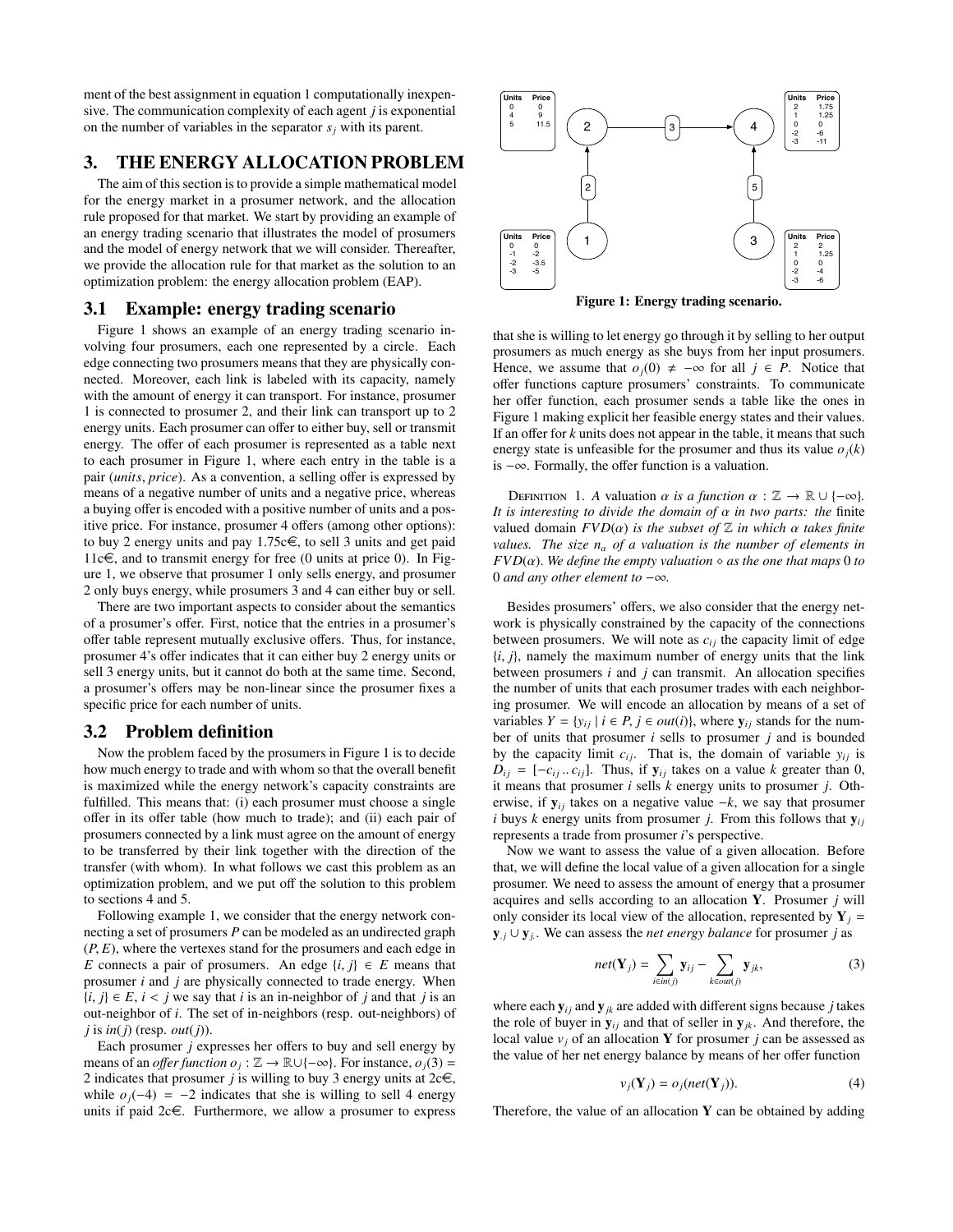up the local value of the allocations for each prosumer.

<span id="page-3-4"></span><span id="page-3-2"></span>
$$
Value(\mathbf{Y}) = \sum_{i \in P} v_j(\mathbf{Y}_j). \tag{5}
$$

Now, we are ready to define the energy trading allocation as that of finding the allocation of maximum value that satisfies the capacity of the energy network.

PROBLEM 1. *Given a set of prosumers P, their offers*  $\{o_j | j \in P\}$ , *and an undirected graph E where each edge is labeled with its capacity c<sub>ii</sub>, the energy allocation problem (EAP) amounts to finding an allocation* Y *that maximizes Value*(Y)*. Whenever the graph E is acyclic we say that the EAP is acyclic.*

At this point we can consider again the example in Figure [1.](#page-2-1) When solving the EAP defined by Problem [1,](#page-3-2) we obtain the variable assignment shown in Figure [2.](#page-3-3) The solution indicates that prosumer 1 transfers 2 energy units to prosumer 2 ( $y_{12} = 2$ ), prosumer 2 also receives 3 energy units from prosumer 4 ( $y_{24} = -3$ ), and prosumer 3 transfers 3 energy units to prosumer 4. Within each offer table, we underline the offer chosen by each prosumer. For each prosumer, the underlined number of units corresponds to the net energy balance (Equation [3\)](#page-2-2), while the underlined price corresponds to the local value of the allocation (Equation [4\)](#page-2-3). Thus, the allocation that maximizes Equation [5](#page-3-4) has a value of 2.



<span id="page-3-3"></span>NET VALUE =  $-3.5 + 11.5 + 0 - 6 = 2$ 

Figure 2: Solution to the EAP represented by the energy trading scenario.

Notice that prosumer 2 obtains 5 energy units by *aggregating* the energy units received from prosumers 1 and 4. However, prosumer 4 does not sell anything to prosumer 2. The role of prosumer 4 is to *relay* to prosumer 2 the energy transferred from prosumer 3, which is the one that does sell energy. In general, our model supports that each prosumer either: (i) aggregates energy received from its neighbors when buying energy; (ii) splits and distributes energy to its neighbors when selling energy; or (iii) relays energy so that other prosumers can satisfy their demand.

### <span id="page-3-0"></span>4. SOLVING THE EAP THROUGH MIP

Solving optimization problems by mapping them to Mixed Integer linear Programs (MIPs) has become a standard practice whenever such a mapping can be found. Through the advance of software capabilities (including CPLEX and Gurobi), this practice turns out to be difficult to beat even for problems, such as combinatorial auctions, that have attracted a stream of research in specific algorithms [\[12\]](#page-8-20). Along this line, in this section we show how the EAP can be encoded as a MIP.

Before translating the EAP as a MIP, recall that the offer of prosumer *j* is expressed as a valuation  $o_j$  containing  $n_{o_j}$  offers. Without loss of generality we can assume that the offers in each offer function  $o_j$  are ordered. Then we will refer to the *l*-th offer in  $o_j$  by the pair  $(q^l_j, o^l_j)$ , where  $q^l_j$  stands for the number of units offered to buy or sell, and  $o_j^l$  stands for the offered price.

To encode our optimization problem, we will consider two types of decision variables. On the one hand, as described in section [3,](#page-2-0) for each edge (*i*, *<sup>j</sup>*) in the trading energy network an integer variable  $y_{ij}$  will take on as a value the number of units that prosumer *i* sells to prosumer *j* (when  $y_{ij} > 0$ ), or that she buys from prosumer *j* (when  $y_{ij}$  < 0). Notice that  $y_{ij}$  may also be zero if there is no trading between *i* and *j*. In general, the value of  $y_{ij}$  is within the domain  $D_{ij}$ .

Since the prosumer value  $v_j(\mathbf{Y}_j)$  of equation [4](#page-2-3) cannot be encoded as a linear function in terms of these variables, for each prosumer *j* we introduce a set of auxiliary binary variables  $\{x_j^l | 1 \le l \le n_{o_j}\}$ , where variable  $x_j^l$  indicates whether the *l*-th offer in  $o_j$  is taken or not. Since the offers of prosumer *j* are mutually exclusive, these variables are linked by a constraint that enforces one and only one of them to be active, namely  $\sum_{l=1}^{n_{oj}} x_j^l = 1$ . The net energy balance *net*(**Y**<sub>*j*</sub>) from equation [3](#page-2-2) provides a connection between the flows of energy in and out a prosumer and the offer selected. We can express equation [3](#page-2-2) for prosumer *j* by means of the constraint  $\sum_{i < j} y_{ij}$  −  $\sum_{k>j} y_{jk} = \sum_{l=1}^{n_{oj}} x_j^l \cdot q_j^l$ . Finally, the prosumer value can be easily written as a linear expression in terms of these variables:  $\sum_{l=1}^{n_{o_j}} x_j^l \cdot o_j^l$ 

Now we are ready to define the MIP that solves the energy allocation problem introduced in the previous section.

> $j=1$   $\omega_{l=1}$   $\alpha_j$   $\omega_j$  $\sum_{l=1}^{n_{oj}} x_i^l \cdot o^l$

maximize P<sup>|</sup>*P*<sup>|</sup>

subject to <sup>P</sup>*<sup>n</sup><sup>o</sup> <sup>j</sup>*

$$
\sum_{l=1}^{n_{oj}} x_j^l = 1 \qquad \forall j \in P, 1 \le l \le n_{oj}
$$
  

$$
\sum_{i < j} y_{ij} - \sum_{k > j} y_{jk} = \sum_{l=1}^{n_{oj}} x_j^l \cdot q_j^l \quad \forall j \in P
$$
  

$$
y_{ij} \in D_{ij} \qquad \forall (i, j) \in E
$$
  

$$
x_j^l \in \{0, 1\} \qquad \forall j \in P, 1 \le l \le n_{oj}
$$

Where the first two constraints enforce the correct representation of the net value in terms of  $x_j^l$  variables. Furthermore, we enforce that the quantity of energy exchanged between two prosumers cannot exceed the capacity of the edge in the third constraint – the domain constraints for variables  $y_{ij}$ . The fourth one is the domain constraint for the binary variables  $x_j^j$ . Hence, solving the EAP amounts to solve this linear program.

Let us consider again the example in Figure [1,](#page-2-1) and its solution in Figure [2.](#page-3-3) As presented in the previous section, the optimal allocation Y is the one where the decision variables' values are  $y_{12} = 2$ , *y*<sub>24</sub> = −3 and *y*<sub>34</sub> = 3. This allocation corresponds to set the *x*'s as follows:  $x_1^{-2} = x_2^5 = x_3^{-3} = x_4^0 = 1$  (otherwise  $x_j^l = 0$ ). This leads to the following evaluation of the allocation:

$$
Value(\mathbf{Y}) = o_1^2 + o_2^5 + o_3^{-3} + o_4^0 = -3.5 + 11.5 + 0 - 6 = 2
$$

# <span id="page-3-1"></span>5. MESSAGE PASSING FOR ACYCLIC EAP

This section presents RADPRO, an alternative algorithm for acyclic EAP that relies on message passing, and thus can be easily imple-mented in a distributed way. As explained in section [2](#page-1-0) the Acyclic-Solving algorithm relies on message passing to solve acyclic COPs. The purpose of the section is twofold. First, section [5.1](#page-4-0) details how to employ Acyclic-Solving directly to solve the problem. Since the assessment of messages in Acyclic-Solving is known to have exponential complexity, section [5.2](#page-4-1) details the mathematical theory that underlies the assessment of Acyclic-Solving messages with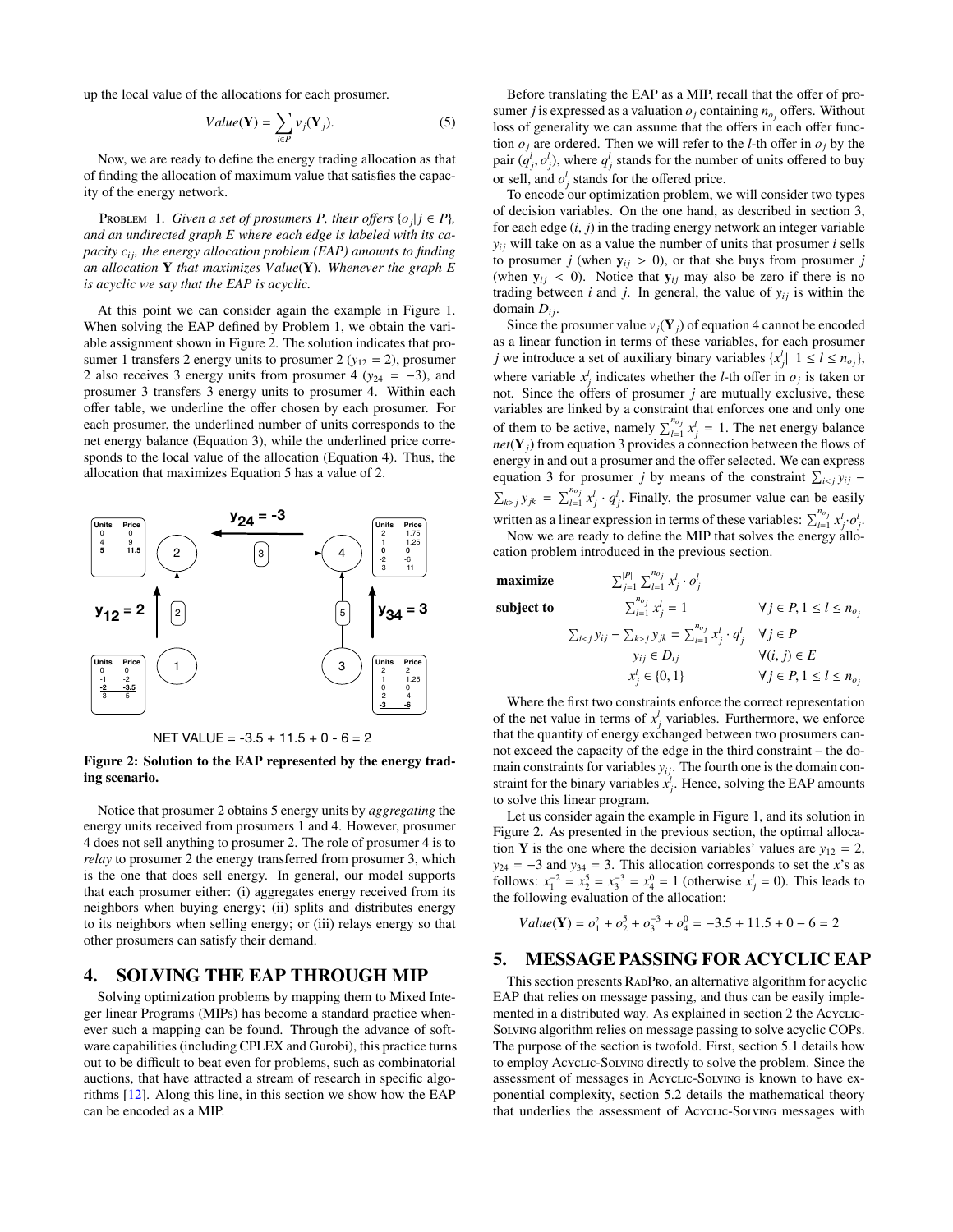polynomial complexity. Due to lack of space, we formulate the lemmas and theorem and leave the proofs in an anonymous technical report  $[1]$ . Finally, section [5.3](#page-5-0) introduces RADPRO and compares the communication and computational complexity with that of Acyclic-Solving.

### <span id="page-4-0"></span>5.1 Direct message passing solution

Note that the value of an allocation, as defined in equation [5,](#page-3-4) is a sum of utility functions, one per prosumer. Thus, we can directly map the EAP into a COP. When the EAP is acyclic, so is the constraint network and we can directly apply Acyclic-Solving as it is described in section [2.](#page-1-0)

Note that the separator  $s_j$  between each node  $j$  and its parent  $p_j$  corresponds either with the single variable  $y_{ip_j}$  if  $p_j$  is an outneighbor of *j* or with  $y_{p_j}$  if  $p_j$  is an in-neighbor of *j*. In any case the size of the message  $\mu_{j\to p_j}$  is the number of possible states of the link between *i* and *n*, and the message can be understood as the link between  $j$  and  $p_j$ , and the message can be understood as communicating the utility of each of these states to the network composed by the prosumers in the subtree rooted at *j*. Thus, the amount of communication needed to run Acyclic-Solving is very small.

The expression of the message from *j* to its parent can be ob-tained by particularizing the general Acyclic-Solving equation [1.](#page-1-1) When the parent node  $p_j$  is an out-neighbor,  $j$  sends the following message:

$$
\mu_{j \to p_j}(\mathbf{y}_{jp_j}) =\n= \max_{\mathbf{Y}_{j-p_j}} \left( v_j(\mathbf{y}_{jp_j}, \mathbf{Y}_{j-p_j}) + \sum_{k \in out(j) \setminus \{p_j\}} \mu_{j \to k}(\mathbf{y}_{jk}) + \sum_{i \in in(j)} \mu_{i \to j}(\mathbf{y}_{ij}) \right),
$$
\n(6)

and when the parent node  $p_j$  is an in-neighbor,  $j$  sends the following message:

$$
\mu_{j \to p_j}(\mathbf{y}_{p_j j}) =
$$
\n
$$
= \max_{\mathbf{Y}_{j-p_j}} \left( v_j(\mathbf{y}_{p_j j}, \mathbf{Y}_{j-p_j}) + \sum_{k \in out(j)} \mu_{j \to k}(\mathbf{y}_{jk}) + \sum_{i \in in(j) \setminus \{p_j\}} \mu_{i \to j}(\mathbf{y}_{ij}) \right).
$$
\n(7)

where Y*j*−*p<sup>j</sup>* stands for an assignment of values to each variable in *Y*<sup>*j*</sup> except  $y_{jp_j}$  (or  $y_{p_j}$ ). Note that in agreement with section [2,](#page-1-0) the assessment of messages takes time exponential in the number of variables in the scope of the constraint, which in this case corresponds with the number of neighbors of the prosumer. The computational cost for a prosumer *j* of assessing the message to its parent is bounded  $O((2C_j + 1)^{N_j})$ , where  $C_j$  is the capacity of the most powerful link between *i* and a neighboring agent and *N<sup>j</sup>* is the number of neighbors of *j*. Again, as explained in section [2,](#page-1-0) we can use bookkeeping during the assessment of the messages to reduce the complexity of the assessment of the best assignment according to equation [2](#page-1-2) to constant time. Thus Acyclic-Solving will perform efficiently as long as the degree of the nodes in the energy network is small. This is likely to be so in rural scenarios [\[17\]](#page-8-22), however in urban areas [\[25\]](#page-8-23) the degree of nodes has been seen to follow a geometric distribution with some nodes' degree reported to be over 35. This hampers the direct application of Acyclic-Solving in such scenarios. Similar dynamic programming approaches for the problem of *CO*<sup>2</sup> reduction in energy networks have been reported functional for nodes with a branching factor up to four [\[14\]](#page-8-9).

In the following section we develop an algebra of valuations that allows for a much more efficient computation of messages.

### <span id="page-4-1"></span>5.2 Efficient message computation

The assessment of messages using equations [6](#page-4-2) and [7](#page-4-3) takes time exponential in the number of neighbors that the prosumer is connected to. Thus, for densely connected energy networks, it can severely hinder the applicability of the algorithm. To overcome this problem, in this section we introduce an algebra of valuations that the prosumers can take advantage of when assessing their messages. As a result, the message assessment complexity is severely reduced.

Objects and Operations of the algebra of valuations. Our objective is to build an algebra that enables us to perform the assessment of messages faster. The main mathematical object of the algebra, namely the *valuation* has already been defined in definition [1.](#page-2-4)

Both the offers  $o_j$  of each prosumer and the messages  $\mu_{j\rightarrow p_j}$  can directly manned into valuations. Valuations can be efficiently be directly mapped into valuations. Valuations can be efficiently represented computationally by means of hash tables. In the following we will introduce the operations on valuations required to assess the messages.

First consider the scenario of a prosumer *j* with a single inneighbor  $p_j$ . The message to send according to equation [7](#page-4-3) will basically copy the offer  $o_j$ . However, since the possible states of  $y_{p_j}$  are limited by the capacity of the link, we will need to have an operation in the algebra that removes from valuation  $o_j$ , those values which are out of the range. This operation is called *restriction*.

DEFINITION 2. *Given a valuation*  $\alpha$ *, and a subset*  $D \subseteq \mathbb{Z}$  *we define*  $\alpha[D]$ *, the* restriction of  $\alpha$  to *D* as

$$
\alpha[D](k) = \begin{cases} \alpha(k) & k \in D \\ -\infty & otherwise. \end{cases}
$$

<span id="page-4-2"></span>Thus, the message of a prosumer *j* to its single in-neighbor  $p_j$  can be written as  $\mu_{j \to p_j} = o_j[D_{p_jj}]$ .<br>Now consider the scenario.

Now consider the scenario of a prosumer *j* with a single outneighbor  $p_j$ . In this case, the equation of the net energy flow for  $j$ shows that  $net(\mathbf{y}_{jp_j}) = -\mathbf{y}_{jp_j}$ . Thus, the message to send according to equation [6](#page-4-2) is a symmetric version of  $o_j$ , restricted to the capacity of the link. We refer to the operation that assesses the symmetric version of a valuation as the *complement*.

<span id="page-4-3"></span>**DEFINITION** 3. *Given a valuation*  $\alpha$ *, we define*  $\overline{\alpha}$ *, the* complement of α *as*

$$
\overline{\alpha}(k) = \alpha(-k)
$$

Thus, the message of a prosumer *j* to its single out-neighbor  $p_j$  can be written as  $\mu_{j \to p_j} = \overline{o_j}[D_{p_jj}].$ <br>Finally take the scenario of

Finally take the scenario of a prosumer *j* such that its parent  $p_j$ is an in-neighbor and that it has an additional out-neighbor *k*. In that case equation [7](#page-4-3) is reduced to

$$
\mu_{j \to p_j}(\mathbf{y}_{p_j j}) = \max_{\mathbf{y}_{jk}} (\nu_j(\mathbf{y}_{p_j j}, \mathbf{y}_{jk}) + \mu_{j \to k}(\mathbf{y}_{jk})) =
$$
  

$$
\max_{\mathbf{y}_{jk}} (o_j(\mathbf{y}_{p_j j} - \mathbf{y}_{jk}) + \mu_{j \to k}(\mathbf{y}_{jk}))
$$
 (8)

Note that for some of the assignments  $y_{p j}$ ,  $y_{j k}$ , it will happen that  $q_i$  is undefined for the net energy balance  $y_i \rightarrow y_j$ . We can avoid *o*<sup>*j*</sup> is undefined for the net energy balance  $y_{p_jj} - y_{jk}$ . We can avoid considering these assignments by introducing a new operation for valuations, the *aggregation*.

DEFINITION 4. *Given two valuations*  $\alpha$ *,*  $\beta$ *, we define*  $\alpha \cdot \beta$ *, the* aggregation of  $\alpha$  and  $\beta$  *as* 

<span id="page-4-4"></span>
$$
(\alpha \cdot \beta)(k) = \max_{\substack{i,j \\ k=i+j}} \alpha(i) + \beta(j) \tag{9}
$$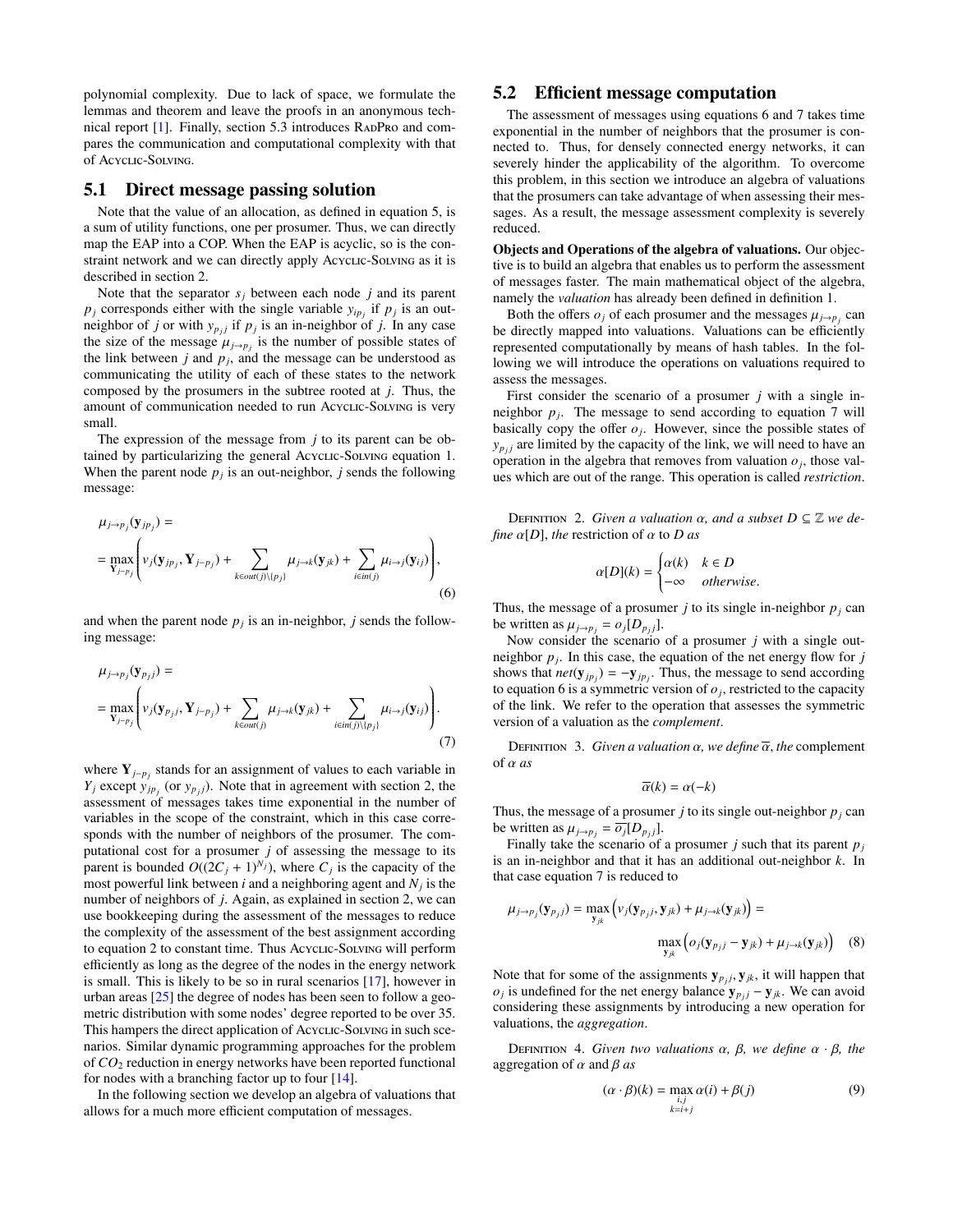#### <span id="page-5-2"></span>Algorithm 2 Aggregation of two valuations

1:  $\gamma \leftarrow \diamond$ 2: for  $i \in FVD(\alpha)$  do<br>3: for  $j \in FVD(\beta)$ 3: **for**  $j \in FVD(\beta)$  **do**<br>4:  $\gamma(i + j) \leftarrow \max$ 4:  $\gamma(i + j) \leftarrow \max(\gamma(i + j), \alpha(i) + \beta(j))$ <br>5: **end for** end for 6: end for

Now the message of a prosumer  $j$  such that its parent  $p_j$  is an inneighbor and that it has an additional out-neighbor *k*, can be written  $\text{as } \mu_{j \to p_j} = (o_j \cdot \mu_{k \to j})[D_{p_j j}].$ 

Structure of the algebra of valuations. We have defined the mathematical objects (the valuations) and the operations (restriction, complement and aggregation) of our algebra. The following two results describe the algebraic structure we have created. First, we concentrate on the aggregation operation.

Lemma 1. *The set of valuations with the aggregation operation forms a commutative monoid with as the identity element. That is, for any valuations* α*,* β*, and* γ *we have that*

1. 
$$
\alpha \cdot \beta = \beta \cdot \alpha
$$
  
\n2.  $(\alpha \cdot \beta) \cdot \gamma = \alpha \cdot (\beta \cdot \gamma)$   
\n3.  $\alpha \cdot \diamond = \alpha$ 

efficient.

From a mathematical standpoint Lemma [1](#page-5-1) enables us to write expressions such as  $\alpha \cdot \beta \cdot \gamma$  that do not establish a specific order in which the aggregations should be performed. This allow us to extend the definition of aggregation from pairs of valuations to sets of valuations. We define the n-way aggregation of the valuations in  $A = \{\alpha_1, \ldots, \alpha_n\}$  as  $(\prod_{i=1}^n \alpha_i)(k) = \max_{\sum_{i=1}^n j_i = k} \sum_{i=1}^n \alpha_i(j_i)$ . Note that, as expected by the notation, we have that  $\prod_{i=1}^{n} \alpha_i = \alpha_1 \cdot \ldots \cdot$ <br> $\alpha$ . Thus the n-way aggregation of a finite set of valuations can  $\alpha_n$ . Thus, the n-way aggregation of a finite set of valuations can be assessed using only the (2-way) aggregations from definition [4.](#page-4-4) From a computational perspective, Lemma [1](#page-5-1) allow us to group the aggregation operations in the way we prefer. Thus, we can follow a sequential order, or assess them in a tree in case that is more

<span id="page-5-3"></span>Now we are interested in characterizing the relations between the different operations.

Lemma 2. *The complement defines a self-inverse automorphism of the commutative monoid of valuations. That is, for any two valuations* α *and* β *we have that*

 $\overline{\alpha \cdot \beta} = \overline{\alpha} \cdot \overline{\beta}$   $\overline{\overline{\alpha}} = \alpha$ <br>  $\overline{\diamond} = \diamond$   $\overline{\circ} \cdot \mathbf{D}$  $\overline{\cdot}$ :  $\Phi \rightarrow \Phi$  *is a bijective mapping. Furthermore,*  $\overline{\alpha[D]} = (\overline{\alpha})[-D]$  *where*  $-D = \{-x | x \in D\}.$ 

Some of these properties will come in very handy when working with expressions that involve aggregations, complements and restrictions.

The efficiency of aggregation. Next, we are interested in determining the computational cost of aggregating a set of valuations. Algorithm [2](#page-5-2) can be used to implement aggregation, with the following result:

<sup>L</sup>emma 3. *The aggregation of two valuations* α *and* β *can be done in time O*( $n_{\alpha} \times n_{\beta}$ ). *Furthermore*  $n_{\alpha,\beta} \leq n_{\alpha} \times n_{\beta}$ .

From here we can show that assessing the aggregation of *M* valuations of size *N* can be done in time  $O(N^M)$ . Our objective was to speed-up the computation by aggregating the messages. However speed-up the computation by aggregating the messages. However we see that in the more general case, the aggregation of *M* messages takes exponential time. Next we take advantage of a particularity

of the messages we need to aggregate that allow us to compute the aggregation in polynomial time. Notice that the FVD of a message  $\mu_{i\rightarrow j}$  always lies in a small range  $D_{ij} = [-c_{ij}...c_{ij}]$  around 0. We say that a valuation  $\alpha$  is *of restricted capacity C* if  $FVD(\alpha) \subseteq [-C..C]$ . For restricted capacity valuations we get the following result.

<sup>L</sup>emma 4. *The aggregation of two valuations* α *and* β *of restricted capacity C, can be done in time O*(*C* 2 ). *Furthermore* α · β *is a valuation of restricted capacity* 2*C.*

Note that whilst for general valuations, the size of the aggregated valuation grows quadratically, for restricted capacity valuations, it only grows linearly. This turns out to be fundamental to prove the following result, which tell us that we can aggregate valuations in polynomial time as long as they are of restricted capacity.

<span id="page-5-4"></span><span id="page-5-1"></span>Lemma 5. *Given a set of M valuations A of restricted capacity C* we can assess its aggregation  $\prod_{\alpha \in A} \alpha$  in time  $O(M^2C^2)$ .

The proof uses the associative property to divide the aggregation into two smaller aggregations each with one half of the valuations, to assess those smaller aggregations and to finally aggregate the results.

Using the algebra of valuations to assess messages. The following theorem shows that we can provide an expression for Acyclic-Solving messages in equations [6](#page-4-2) and [7](#page-4-3) in terms of valuation algebra operations and that this can done in polynomial time.

Theorem 1. *The message from prosumer j to its in-neighbor parent p<sup>j</sup> defined in equation [7](#page-4-3) can be assessed as*

<span id="page-5-6"></span><span id="page-5-5"></span>
$$
\mu_{j \to p_j} = \left( o_j \cdot \prod_{k \in out(j)} \mu_{j \to k} \cdot \prod_{i \in in(j) \setminus \{p_j\}} \overline{\mu_{i \to j}} \right) [D_{p_j j}] \tag{10}
$$

*and the message from prosumer j to its out-neighbor parent p<sup>j</sup> defined in equation [6](#page-4-2) can be assessed as*

<span id="page-5-7"></span>
$$
\mu_{j \to p_j} = \left( \overline{\sigma_j} \cdot \prod_{k \in out(j) \setminus \{p_j\}} \overline{\mu_{j \to k}} \cdot \prod_{i \in in(j)} \mu_{i \to j} \right) [-D_{jp_j}]. \tag{11}
$$

*Furthermore, the computational complexity of assessing each mes*sage is  $O(N_jC_jn_{o_j} + N_j^2C_j^2)$  where  $N_j$  is the number of neighbors of *j and C<sup>j</sup> is the largest capacity of any of the links connected to j.*

The proof relies on transforming the expressions in equations [6](#page-4-2) and [7](#page-4-3) into a k-way aggregation which is then mapped to 2-way aggregations and manipulated with the help of Lemma [2.](#page-5-3) The complexity result relies basically on Lemma [5.](#page-5-4)

### <span id="page-5-0"></span>5.3 RadPro message passing solution

Theorem [1](#page-5-5) shows that Acyclic-Solving messages can be assessed in polynomial time for the EAP. We name RADPRO, the new algorithm resulting from running Acyclic-Solving as described in Algorithm [1](#page-1-3) but assessing messages using equations [10](#page-5-6) and [11,](#page-5-7) instead of the usual Acyclic-Solving expression in equation [1.](#page-1-1) Note that we are only modifying the algorithm that we use to assess the messages. Since the messages exchanged are exactly the same for both algorithms, the number and the size of the messages exchanged is exactly the same. Both Acyclic-Solving and R[ad](#page-0-0)Pro, send 2*n* messages, being *n* the number of prosumers. Furthermore, the size of each message is bounded by  $2C_{max} + 1$ , where  $C_{max}$  is the largest capacity of any link in the network. Thus the number of values exchanged by both algorithms is *O*(*nCmax*).

Regarding computational complexity, as reported in section [5.1](#page-4-0) in Acyclic-Solving the complexity for a prosumer *j* of assessing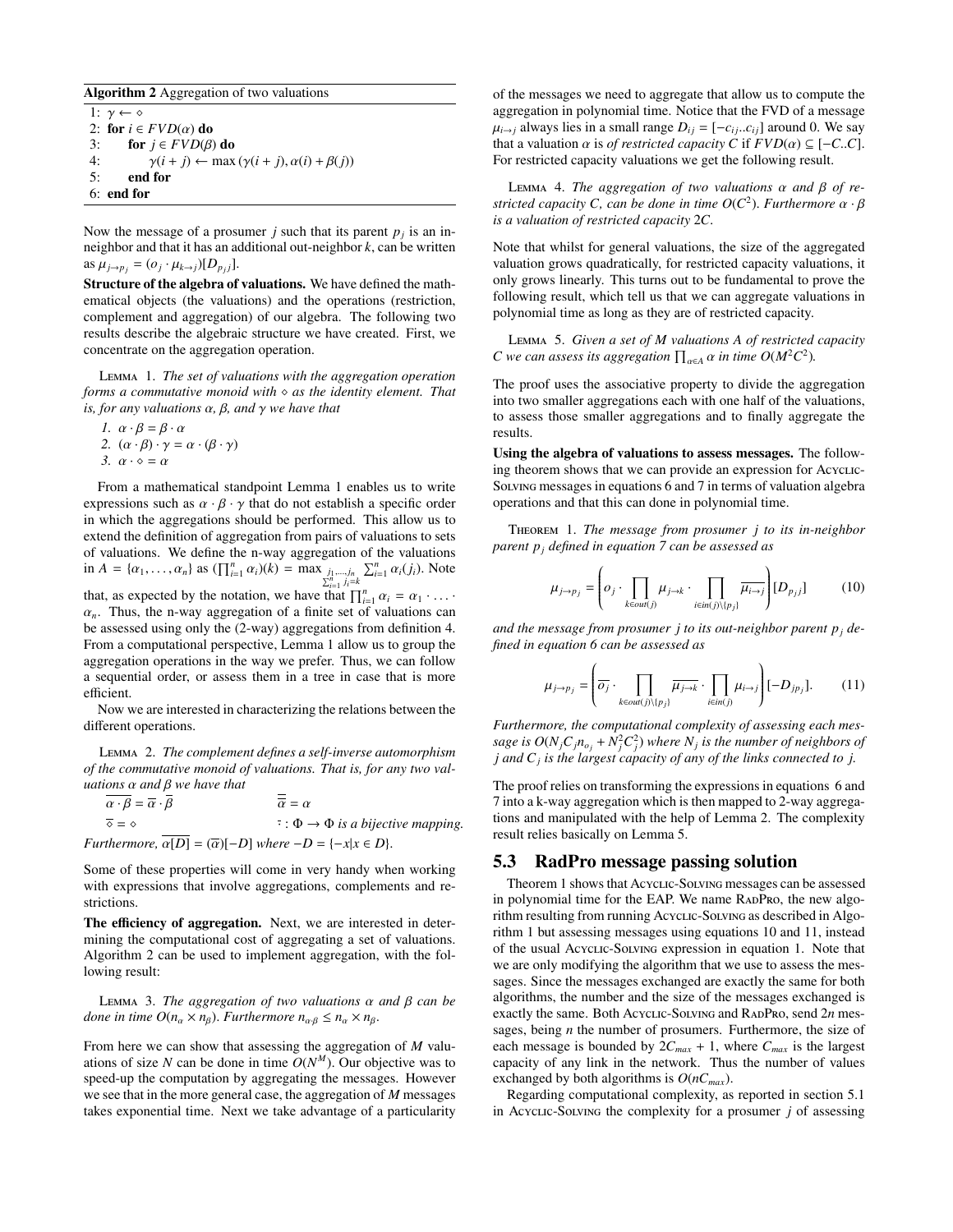|                                      | <b>ACYCLIC-SOLVING</b>                                                      | <b>RADPRO</b> |
|--------------------------------------|-----------------------------------------------------------------------------|---------------|
| Communication $\mid O(nC_{max})\mid$ |                                                                             | $O(nC_{max})$ |
| Computation                          | $\overline{O(n(2C_{max}+1)^{N_{max}})}$ $\overline{O(nN_{max}^2C_{max}^2)}$ |               |

Table 1: Complexities of Acyclic-Solving and RADPRO

the message to its parent is  $O((2C_j + 1)^{N_j})$  where  $C_j$  is the largest capacity of any link connected to prosumer  $j$  and  $N_j$  is the number of neighbors of the prosumer. Thus the overall computational complexity is bounded by  $O(n(2C_{max} + 1)^{N_{max}})$  where  $N_{max}$  is the number of neighbors of the most connected prosumer and *n* is the overall number of prosumers. On the other hand, the computational complexity for assessing a message in RADPRO, as shown in The-orem [1](#page-5-5) is  $O(N_j C_j n_{o_j} + N_j^2 C_j^2)$ . Since the number of messages assessed is equal to the number of prosumers in the network, the overall complexity of the algorithm is bounded by  $O(n(N_{max}C_{max}n_{max} +$  $N_{max}^2 C_{max}^2$ )) where  $n_{max}$  is the size of the largest offer of any prosumer. Assuming the common case that  $n_{max} < N_{max}C_{max}$ , we can simplify the expression to a final computational complexity of  $O(nN_{max}^2C_{max}^2)$ .

### <span id="page-6-0"></span>6. EXPERIMENTS AND EVALUATION

In this section we evaluate the running time of RADPRO and compare it with that of Acyclic-Solving and that of MIP solvers through the mapping proposed in section [4.](#page-3-0)

Comparison with MIP solvers. The first experiment compares R[ad](#page-0-0)Pro performance against commercial MIP solvers (in particular against IBM CPLEX and Gurobi). To do so, we generate acyclic EAP instances whose network structure mimics that of radial networks. According to Wang [\[25\]](#page-8-23), a good fit for the empirical distribution of node degrees in real-world power grids is obtained by using a geometric distribution. Thus, we generate trees whose node degrees follows a geometric distribution, with  $p = 0.5$  to emulate the shape of acyclic urban distribution networks. Each vertex in the tree represents a prosumer and is randomly assigned to be either a producer (10% of the prosumers) or a consumer (the remaining 90%). For each consumer *j*, the offer  $o_j$  is

$$
o_j(t) = \begin{cases} t \cdot \text{price}_j & t \in [min_j .. max_j] \\ 0 & t = 0 \\ -\infty & otherwise \end{cases}
$$

where  $min<sub>j</sub>$  and  $max<sub>j</sub>$  are the minimum and maximum number of units allowed for prosumer *j*, and *price<sup>j</sup>* is the price per energy unit for that prosumer. The maximum number of units *max<sup>j</sup>* is sampled from a normal distribution  $N(\kappa, \frac{\kappa}{2})$  where  $\kappa$  is a capacity parameter.<br>Then, the minimum number of units of the offer *min* is sampled Then, the minimum number of units of the offer *min<sup>j</sup>* is sampled from a uniform distribution  $\mathcal{U}(1, \text{max}_i)$ . We sample *price j* from a normal distribution  $N(1, 0.5)$ . Producers are generated following the very same procedure, but the offer is defined in the interval [*-max<sub>j</sub>*.. − *min<sub>j</sub>*]. The capacity of a link between two nodes is determined as the maximum number of units produced or required by termined as the maximum number of units produced or required by both prosumers. Experiments have been executed on Intel Core i7 2.66GHz, with 8GB RAM. R[ad](#page-0-0)Pro has been implemented in Java. The code for the experiments will be made publicly available upon acceptance for the sake of reproducibility.

We analyze two different capacities  $\kappa = 10$  and  $\kappa = 100$ . The number of prosumers in the network *n* varies in steps of 100 up to 2000. For each  $\kappa$  and  $n$  we generated 100 different random problems. Figure [3](#page-6-1) shows the median and the 5%-95% interquartile range of the running time for  $\kappa = 10$ , and Figure [4](#page-6-2) for  $\kappa = 100$ . In both cases, CPLEX and Gurobi are faster when the number of prosumers is small. However RADPRO scales better and for  $n = 2000$  it



<span id="page-6-1"></span>Figure 3: Runtime of RADPRO in geometric distribution networks compared to that of CPLEX and Gurobi,  $\kappa = 10$ .



<span id="page-6-2"></span>Figure 4: Runtime of RADPRO in geometric distribution networks compared to that of CPLEX and Gurobi,  $\kappa = 100$ .

is more than one order of magnitude faster than CPLEX, which in turn outperforms Gurobi. In the more stringent scenario (networks of size  $n = 2000$  and capacity  $\kappa = 100$ ), RADPRO requires in median below 2.3 seconds whilst CPLEX needs over 35.8 seconds and Gurobi more than two minutes.

Evaluating efficient message assessment. To highlight the benefit of efficient message assessment as the degree of the vertex grows, we run R[ad](#page-0-0)Pro on simpler instances based on star-shaped networks (one central vertex with several neighbors). Offers are generated as in the previous experiment, except for *min<sup>j</sup>* and *max<sup>j</sup>* that instead of being sampled are now fixed to  $min_i = 1$ , and  $max_i = \kappa$ . Since prosumers are bidding over every value of its capacity, this represents a worst case scenario. Furthermore, this results on fixed-edge capacities (all the links have the same maximal capacity  $\kappa$ ), thus easing the analysis of the results.

Figure [5](#page-7-2) shows the speedup -i.e. the ratio  $\frac{time(Acvcuc-SouvING)}{time(RADPRO)}$  $\frac{time(Acvcuc-SouvING)}{time(RADPRO)}$  $\frac{time(Acvcuc-SouvING)}{time(RADPRO)}$ . For instance, at size  $n = 7$  (one agent connected to 6 others agents), for  $\kappa = 50$ , RADPRO is 5,000 times faster than Acyclic-Solving. This clearly highlights how the efficient message computation presented in the previous section allows RADPRO to scale up polynomially, while Acyclic-Solving runtime grows exponentially: at size  $n = 7$ and  $\kappa = 50$ , RADPRO takes approx. 1 second while Acyclic-Solving takes approx. 83 minutes to solve the problem.

Figure [6](#page-7-3) illustrates how RADPRO's runtime is affected by the capacity for much larger degrees (these scenarios are unreachable for Acyclic-Solving). There, we see that RADPRO solves a problem with capacity 100 and 100 neighbors in less than 1 minute. These results make R[ad](#page-0-0)Pro a good candidate to tackle large-scale EAP with high branching factor, as it is the case in urban areas.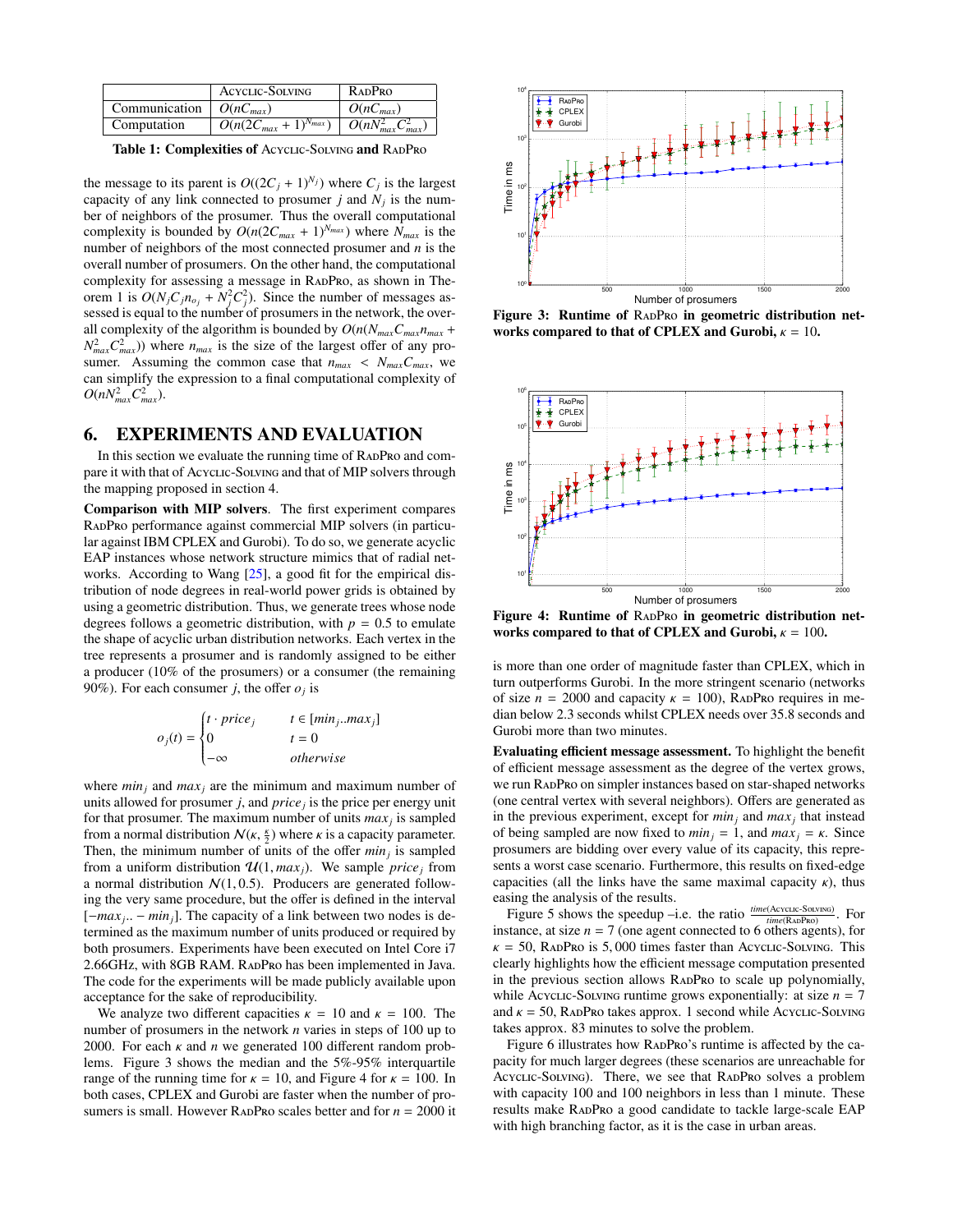

<span id="page-7-2"></span>Figure 5: Speedup of RADPRO (wrt Acyclic-Solving) in starshaped trees.



<span id="page-7-3"></span>Figure 6: Runtime of RADPRO in large star-shaped trees.

### <span id="page-7-0"></span>7. MECHANISM DESIGN

Up to now, we have concentrated on how to provide an efficient and distributed solution to the EAP, disregarding the strategic behavior of prosumers. Here we skim through some game-theoretic considerations.

Mechanisms are composed of both a choice rule and a payment rule [\[22\]](#page-8-24). From a mechanism design point of view, the EAP can be understood as the choice rule that selects the energy trades in our network based on the valuations provided by the prosumers. Theorem [1](#page-5-5) shows that this choice rule can be assessed in polynomial time. However, we have not proposed any payment rule that establishes how much should each agent pay/receive afterwards.

In their classical work from 1983, Myerson and Satterthwaite [\[16\]](#page-8-25) proved the impossibility of having an efficient, individualrational, incentive-compatible, and budget-balanced mechanism in a simple exchange environment in which a buyer and a seller trade a single unit of a given good. This very simple case is isomorph to an energy network with two connected participants where one has available an energy unit that the other one wants to buy. Thus, the impossibility result [\[16\]](#page-8-25) extends to our setting.

On the other hand, the central result in mechanism design, on the incentive-compatibility of the Vickrey-Clarke-Groves (VCG) mechanism, carries over to our model. Recall that the VCG mechanism allocates goods in the most efficient manner and then determines the price to be paid by each bidder by subtracting from their offer the difference of the overall value of the winning bids and the overall value that would have been attainable without that bidder taking part. That is, this "discount" reflects the contribution to the overall production of value of the bidder in question. The VCG mechanism is strategy-proof: submitting their true valuation is a (weakly) dominant strategy for each bidder. As an inspection of standard proofs of this result reveals [\[13\]](#page-8-26), this does not depend on the internal structure of the agreements that agents make. Hence, it also applies to our model.

Furthermore, assessing the VCG payment for each prosumer only requires solving a new EAP problem where that particular prosumer is not present. Since solving an EAP with *n* prosumers has complexity  $O(nN_{max}^2C_{max}^2)$ , assessing the VCG payments for all participants can be done in  $O(n^2 N_{max}^2 C_{max}^2)$ . Thus, the complete VCG mechanism can be assessed in polynomial time.

Further studying mechanism design properties of such markets (including alternative payment rules that could lead to asymptotic efficiency along the lines of [\[2\]](#page-8-27)) remains as future work.

#### <span id="page-7-1"></span>8. CONCLUSIONS AND FUTURE WORK

In this paper we have investigated how to enable energy trading in prosumer networks taking into account grid system constraints. We propose to cast the energy trading problem as an optimisation problem, the energy allocation problem (EAP). We then show that the EAP can be formulated as an MIP so that it can be optimally solved for any network topology by commercial solvers. Given the acyclic configurations of distribution network topologies (radial networks are acyclic, and although ring main and interconnected networks contain cycles, they are configured into acyclic networks by means of switches to supply power), we design RADPRO, a novel dynamic programming algorithm to optimally and efficiently solve the EAP over acyclic electricity networks. RADPRO is based on the Acyclic-Solving algorithm because this relies on a tree-shaped network, which perfectly fits radial networks. However, because of the exponential message computation required by Acyclic-Solving, it cannot be employed in practice to solve the EAP. We endowed RAD-P[ro](#page-0-0) with an efficient message computation machinery based on a novel algebra of valuations. Thanks to this algebra, RADPRO can efficiently compute messages in polynomial time, hence overcoming the limitations of Acyclic-Solving by reducing several orders of magnitude its computation time. Furthermore, our empirical results show that RADPRO significantly outperforms both CPLEX and Gurobi in solving time when computing the optimal allocation for the EAP, namely when clearing the market, as the size of the market grows, being 15.8 times faster than the runner-up in the largest scenario tested. In general, our experiments demonstrate that the communication and computation complexities of RADPRO clearly position it as a scalable, optimal algorithm for large networks.

There are several paths to future research. First, notice that the message-passing nature of R[ad](#page-0-0)Pro offers the possibility of solving the EAP in either a centralised or a decentralised (peer-to-peer manner). This is in line with the research challenges posed in [\[4\]](#page-8-2), and opens the possibility of investigating the economic and environmental impacts of the deployment of a peer-to-peer trading protocol. Second, since future smart grid infrastructures are likely to contain cyclic structures (e.g. mesh), we plan to investigate how to help RADPRO effectively cope with cycles. Third, the speed of RAD-P[ro](#page-0-0) together with the convergence of another technologies (like smart metering) makes real-time energy awareness possible. Alternatively to centralized auctions, which operate a day-ahead basis, R[ad](#page-0-0)Pro's speed makes us consider second- or minute-long time windows, hence allowing prosumers to carry out trades according in (quasi-)real time.

### Acknowledgments

Work partially funded by the ITEA2 SEAS (Smart Energy Aware Systems, ref.12004) and COR (TIN2012-38876-C02-01) projects.